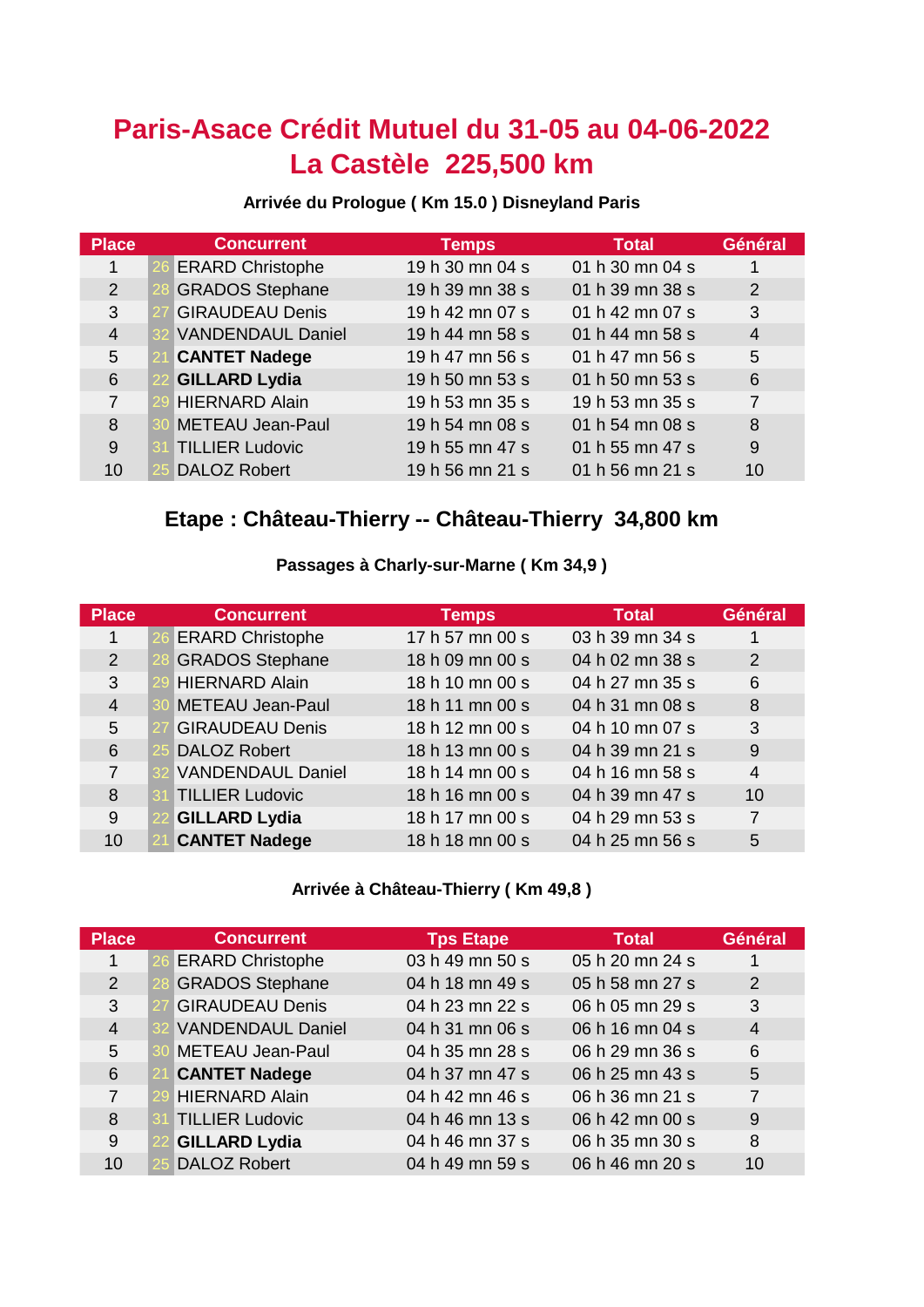# **Etape : Châlons-en-Champagne -- Vitry-le-Francois 56,800 km**

| <b>Place</b>  | <b>Concurrent</b>        | <b>Heure</b>    | <b>Total</b>    | Général        |
|---------------|--------------------------|-----------------|-----------------|----------------|
| 1             | <b>ERARD Christophe</b>  | 12 h 03 mn 00 s | 07 h 07 mn 24 s |                |
| $\mathcal{P}$ | <b>DALOZ Robert</b>      | 12 h 12 mn 00 s | 08 h 58 mn 20 s | 8              |
| 3             | <b>GRADOS Stephane</b>   | 12 h 14 mn 00 s | 07 h 58 mn 27 s | 2              |
| 4             | <b>VANDENDAUL Daniel</b> | 12 h 16 mn 00 s | 08 h 22 mn 04 s | $\overline{4}$ |
| 5             | <b>GIRAUDEAU Denis</b>   | 12 h 17 mn 00 s | 08 h 10 mn 29 s | 3              |
| 6             | <b>GILLARD Lydia</b>     | 12 h 19 mn 00 s | 08 h 52 mn 30 s | $\overline{7}$ |
| 7             | <b>TILLIER Ludovic</b>   | 12 h 20 mn 00 s | 09 h 00 mn 00 s | 9              |
| 8             | <b>METEAU Jean-Paul</b>  | 12 h 22 mn 00 s | 08 h 45 mn 36 s | 6              |
| 9             | <b>CANTET Nadege</b>     | 12 h 25 mn 00 s | 08 h 42 mn 43 s | 5              |

### **Passages à Pogny ( Km 65,8 )**

## **Passages à Favresse ( Km 93,7 )**

| <b>Place</b>   | <b>Concurrent</b>        | <b>Temps</b>    | <b>Total</b>    | Général        |
|----------------|--------------------------|-----------------|-----------------|----------------|
| 1              | <b>ERARD Christophe</b>  | 15 h 20 mn 00 s | 10 h 24 mn 24 s | 1              |
| 2              | <b>GRADOS Stephane</b>   | 16 h 04 mn 00 s | 11 h 48 mn 27 s | 2              |
| 3              | <b>GIRAUDEAU Denis</b>   | 16 h 12 mn 00 s | 12 h 05 mn 29 s | 3              |
| $\overline{4}$ | <b>VANDENDAUL Daniel</b> | 16 h 15 mn 00 s | 12 h 21 mn 04 s | $\overline{4}$ |
| 5              | <b>METEAU Jean-Paul</b>  | 16 h 18 mn 00 s | 12 h 41 mn 36 s | 5              |
| 6              | <b>DALOZ Robert</b>      | 16 h 18 mn 00 s | 13 h 04 mn 20 s | 8              |
| $\overline{7}$ | <b>GILLARD Lydia</b>     | 16 h 24 mn 00 s | 12 h 57 mn 30 s | $\overline{7}$ |
| 8              | <b>CANTET Nadege</b>     | 16 h 29 mn 00 s | 12 h 46 mn 43 s | 6              |
| 9              | <b>TILLIER Ludovic</b>   | 16 h 43 mn 00 s | 13 h 23 mn 00 s | 9              |

## **Arrivée à Vitry-le-Francois ( Km 106,6 )**

| Place          | <b>Concurrent</b>        | <b>Temps</b>    | <b>Total</b>    | Général        |
|----------------|--------------------------|-----------------|-----------------|----------------|
| 1              | <b>ERARD Christophe</b>  | 06 h 43 mn 32 s | 12 h 03 mn 56 s | 1              |
| 2              | <b>GRADOS Stephane</b>   | 07 h 33 mn 06 s | 13 h 31 mn 33 s | 2              |
| 3              | <b>GIRAUDEAU Denis</b>   | 07 h 43 mn 56 s | 13 h 49 mn 25 s | 3              |
| $\overline{4}$ | <b>VANDENDAUL Daniel</b> | 07 h 53 mn 54 s | 14 h 09 mn 58 s | $\overline{4}$ |
| 5              | <b>CANTET Nadege</b>     | 08 h 02 mn 11 s | 14 h 27 mn 54 s | 5              |
| 6              | <b>METEAU Jean-Paul</b>  | 08 h 03 mn 16 s | 14 h 32 mn 52 s | 6              |
| 7              | <b>GILLARD Lydia</b>     | 08 h 06 mn 41 s | 14 h 44 mn 11 s | $\overline{7}$ |
| 8              | <b>DALOZ Robert</b>      | 08 h 12 mn 48 s | 14 h 59 mn 08 s | 8              |
| 9              | <b>TILLIER Ludovic</b>   | 08 h 41 mn 06 s | 15 h 23 mn 06 s | 9              |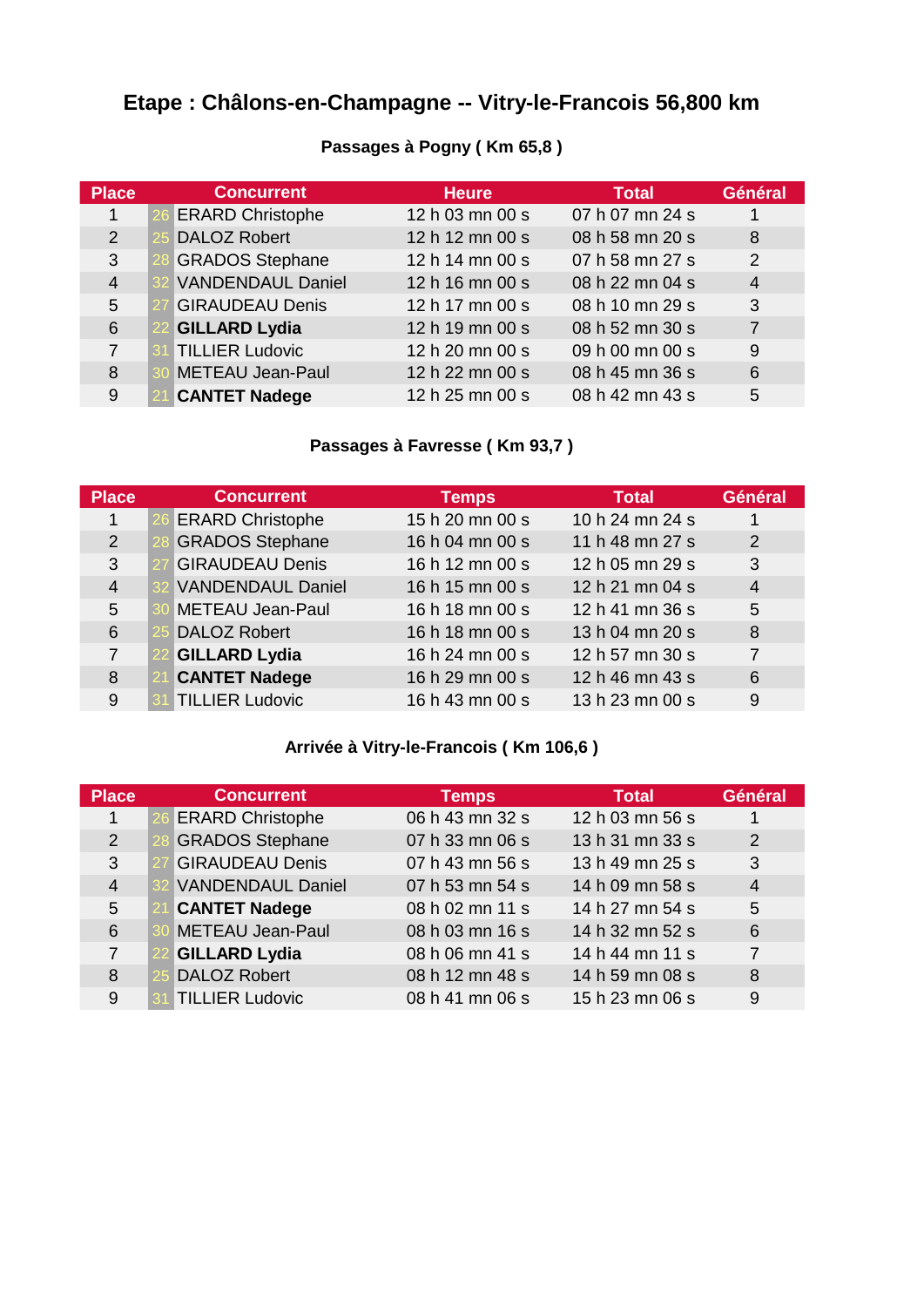# **Etape : Gironcourt-sur-Vraine -- Epinal 57,500 km**

| Passages à Mirecourt (Km 128,8) |  |  |  |  |  |  |  |
|---------------------------------|--|--|--|--|--|--|--|
|---------------------------------|--|--|--|--|--|--|--|

| <b>Place</b>   | <b>Concurrent</b>        | <b>Temps</b>    | Total           | Général        |
|----------------|--------------------------|-----------------|-----------------|----------------|
| 1              | <b>ERARD Christophe</b>  | 15 h 32 mn 00 s | 14 h 34 mn 56 s | 1              |
| 2              | <b>GRADOS Stephane</b>   | 15 h 45 mn 00 s | 16 h 17 mn 33 s | 2              |
| 3              | <b>GILLARD Lydia</b>     | 15 h 52 mn 00 s | 17 h 47 mn 11 s | $\overline{7}$ |
| $\overline{4}$ | <b>GIRAUDEAU Denis</b>   | 15 h 52 mn 00 s | 16 h 44 mn 25 s | 3              |
| 5              | <b>DALOZ Robert</b>      | 15 h 54 mn 00 s | 18 h 06 mn 08 s | 8              |
| 6              | <b>VANDENDAUL Daniel</b> | 15 h 56 mn 00 s | 17 h 10 mn 58 s | $\overline{4}$ |
| 7              | <b>CANTET Nadege</b>     | 16 h 05 mn 00 s | 17 h 39 mn 54 s | 5              |
| 8              | <b>METEAU Jean-Paul</b>  | 16 h 05 mn 00 s | 17 h 46 mn 52 s | 6              |
| 9              | <b>TILLIER Ludovic</b>   | 16 h 12 mn 00 s | 18 h 50 mn 06 s | 9              |

## **Passages à Madonne et Lamerey ( Km 145,9 )**

| <b>Place</b>   | <b>Concurrent</b>        | <b>Heure</b>    | <b>Total</b>    | Général        |
|----------------|--------------------------|-----------------|-----------------|----------------|
| 1              | <b>ERARD Christophe</b>  | 17 h 31 mn 00 s | 16 h 33 mn 56 s | 1              |
| 2              | <b>GRADOS Stephane</b>   | 17 h 59 mn 00 s | 18 h 31 mn 33 s | 2              |
| 3              | <b>GIRAUDEAU Denis</b>   | 18 h 15 mn 00 s | 19 h 07 mn 25 s | 3              |
| $\overline{4}$ | <b>GILLARD Lydia</b>     | 18 h 19 mn 00 s | 20 h 14 mn 11 s | $\overline{7}$ |
| 5              | <b>DALOZ Robert</b>      | 18 h 25 mn 00 s | 20 h 37 mn 08 s | 8              |
| 6              | <b>VANDENDAUL Daniel</b> | 18 h 26 mn 00 s | 19 h 40 mn 58 s | $\overline{4}$ |
| $\overline{7}$ | <b>METEAU Jean-Paul</b>  | 18 h 29 mn 00 s | 20 h 10 mn 52 s | 5              |
| 8              | <b>CANTET Nadege</b>     | 18 h 37 mn 00 s | 20 h 11 mn 54 s | 6              |
| 9              | <b>TILLIER Ludovic</b>   | 19 h 03 mn 00 s | 21 h 41 mn 06 s | 9              |

## **Arrivée à Epinal ( Km 165,0 )**

| <b>Place</b>   | <b>Concurrent</b>        | <b>Temps</b>    | <b>Total</b>    | Général        |
|----------------|--------------------------|-----------------|-----------------|----------------|
| 1              | <b>ERARD Christophe</b>  | 06 h 48 mn 14 s | 18 h 52 mn 10 s |                |
| 2              | <b>GRADOS Stephane</b>   | 07 h 27 mn 26 s | 20 h 58 mn 59 s | 2              |
| 3              | <b>GIRAUDEAU Denis</b>   | 07 h 55 mn 54 s | 21 h 45 mn 19 s | 3              |
| $\overline{4}$ | <b>GILLARD Lydia</b>     | 08 h 07 mn 05 s | 22 h 51 mn 16 s | 5              |
| 5              | <b>VANDENDAUL Daniel</b> | 08 h 12 mn 07 s | 22 h 22 mn 05 s | $\overline{4}$ |
| 6              | <b>METEAU Jean-Paul</b>  | 08 h 20 mn 15 s | 22 h 53 mn 07 s | 6              |
| 7              | <b>DALOZ Robert</b>      | 08 h 23 mn 15 s | 23 h 22 mn 23 s | 8              |
| 8              | <b>CANTET Nadege</b>     | 08 h 40 mn 09 s | 23 h 08 mn 03 s | $\overline{7}$ |
| 9              | <b>TILLIER Ludovic</b>   | 09 h 24 mn 18 s | 24 h 47 mn 24 s | 9              |